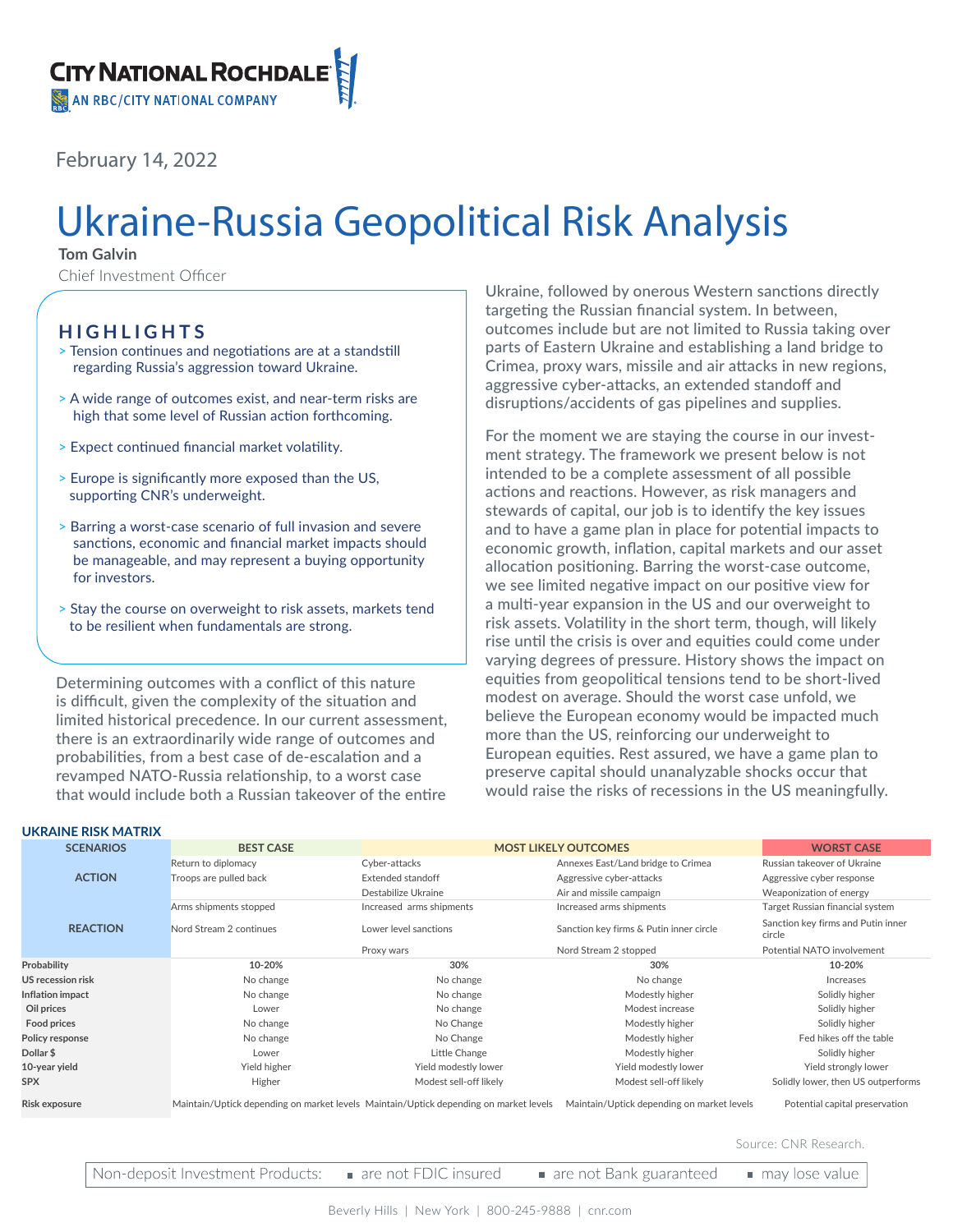## Scenario Analysis

## **MOST LIKELY OUTCOMES**

> Outcomes are broad, ranging from an extended standoff and increased cyber-attacks to more direct military intervention such as an air/missile campaign, or Russian deployment into occupied Donbas and attempts to seize a land corridor to Crimea.

> Western response measures would likely also be broad depending on Russian actions, and range from lower-level sanctions to increased military aid for Ukraine, more targeted sanctions, and a halting of planned operations for the Nord Stream 2 pipeline.

#### **Investment Implications**

> Economic impact would be manageable, with most notable impact being a modest increase to inflation resulting from higher food, energy and commodity prices. EU economy most impacted. Reduced uncertainty may warrant an increase in risk asset class exposure, depending on market levels and events.

> Near-term financial volatility will increase. A modest equity market sell-off is likely, and yields would trend modestly lower from heightened uncertainty causing investors to seek out safer assets.

> May present an opportunity for opportunistic buying, depending on market levels and events.

## **BEST-CASE SCENARIO**

> Russia significantly lowers tensions and pulls back large amounts of troops and equipment from the Ukrainian border.

> Arms shipments by NATO allies into Ukraine are stopped, and the Nord Stream 2 approval process continues.

> Diplomatic initiatives are restarted, though they would likely take months to conclude.

> Key discussion items include Ukraine sovereignty and NATO admissibility, a revisit of prior Minsk agreements, and a fresh start for NATO-Russian relations. Favorable terms on Nord Stream 2 gas pipeline and other energy supplies to Europe.

#### **Investment Implications**

> Under this scenario, economic and market impacts should be relatively minor.

> Reduced uncertainty may warrant an increase in risk asset class exposure, depending on market levels and events.

## **WORST-CASE SCENARIO**

> Russia invades and takes control of Ukraine, and potentially cuts off energy exports to Europe.

> Western response measures would include substantial and

broad sanctions on Russia's central bank, sovereign debt, dollar transactions and potentially cutting Russia off from the international SWIFT global electronic payment messaging system.

> Targeted sanctions would also likely be applied on key Russian finance, energy and technology firms, as well as assets linked to Putin himself and other oligarchs.

> Sanctions will require western support to be fully effective.

> Direct NATO or US/Western military response is also a potential, though less likely, option.

#### **Investment Implications**

> Economic activity in Europe would be negatively impacted, with likely spillover into global economic activity.

> Risks to growth coming from sharply higher energy prices, tighter global financial conditions and negative shock on sentiment.

> US recession risk rises modestly, but US is best insulated.

> Shock could result in abrupt policy pivot from recent tightening direction, despite higher inflation.

> Financial volatility is expected to be high. Equity market correction is likely and yields are likely to fall meaningfully on a flight to safety.

> May necessitate a shift in investment strategy to capital preservation, depending on market levels and events.

## **MARKETS TEND TO BE RESILIENT**

S&P 500 Performance After Select Geopolitical Shocks



S&P 500 Performance **Select Geopolitical Shocks First Trading Date**  $1W$  $1M$  $3M$  $1Y$ Yom Kippur War/Oil Embargo 10/8/1973 1.4%  $-3.9%$  $-10.0%$  $-43.2%$ 11/5/1979  $-1.0%$ 3.6% 12.3% 24.3% **Iran Hostage Crisis Financial Panic of '87** 10/2/1987  $-5.2\% -22.0\% -22.0\%$  $-17.3%$ 8/2/1990 Irag Invades Kuwait  $-4.7%$  $-8.9%$  $-12.8%$ 12.8% **First Gulf War** 1/17/1991 4.5% 17.2% 23.6% 36.6% **WTC Bombing** 2/26/1993 1.2% 2.1% 2.2% 8.3% **Russian Financial Crisis** 8/17/1998  $-.08%$  $-7.4%$ 3.9% 17.1%  $-0.9%$  $9/11$ 9/17/2001 4.9% 4.7%  $-15.5%$ War in Afghanistan 3.0% 10/8/2001 1.9% 5.8%  $-24.2%$ Second Gulf War 3/20/2003  $0.5%$  $2.4%$ 14.3% 29.2% **Orange Revolution/Ukraine** 11/22/2004 1.1%  $2.2%$ 3.1% 8.6% Russo-Georgian War 8/8/2008 0.1%  $-2.2%$  $-29.1\% -22.3\%$ **Lehman Brothers Collapse** 9/15/2008  $-51%$  $-18.8\% -22.6\% -11.5\%$ **Russian Invasion of Crimea** 2/27/2014 1.6%  $0.5%$ 3.5% 16.8% North Korea Missile Crisis 7/28/2017  $-1.3%$ 0.1% 5.4% 14.8% U.S.-China Trade War 1/22/2018 2.2%  $-2.6%$  $-3.7%$  $-3.1%$ 

Source: FactSet.

| Non-deposit Investment Products: . | $\blacksquare$ are not FDIC insured | are not Bank guaranteed a may lose value |  |
|------------------------------------|-------------------------------------|------------------------------------------|--|
|------------------------------------|-------------------------------------|------------------------------------------|--|